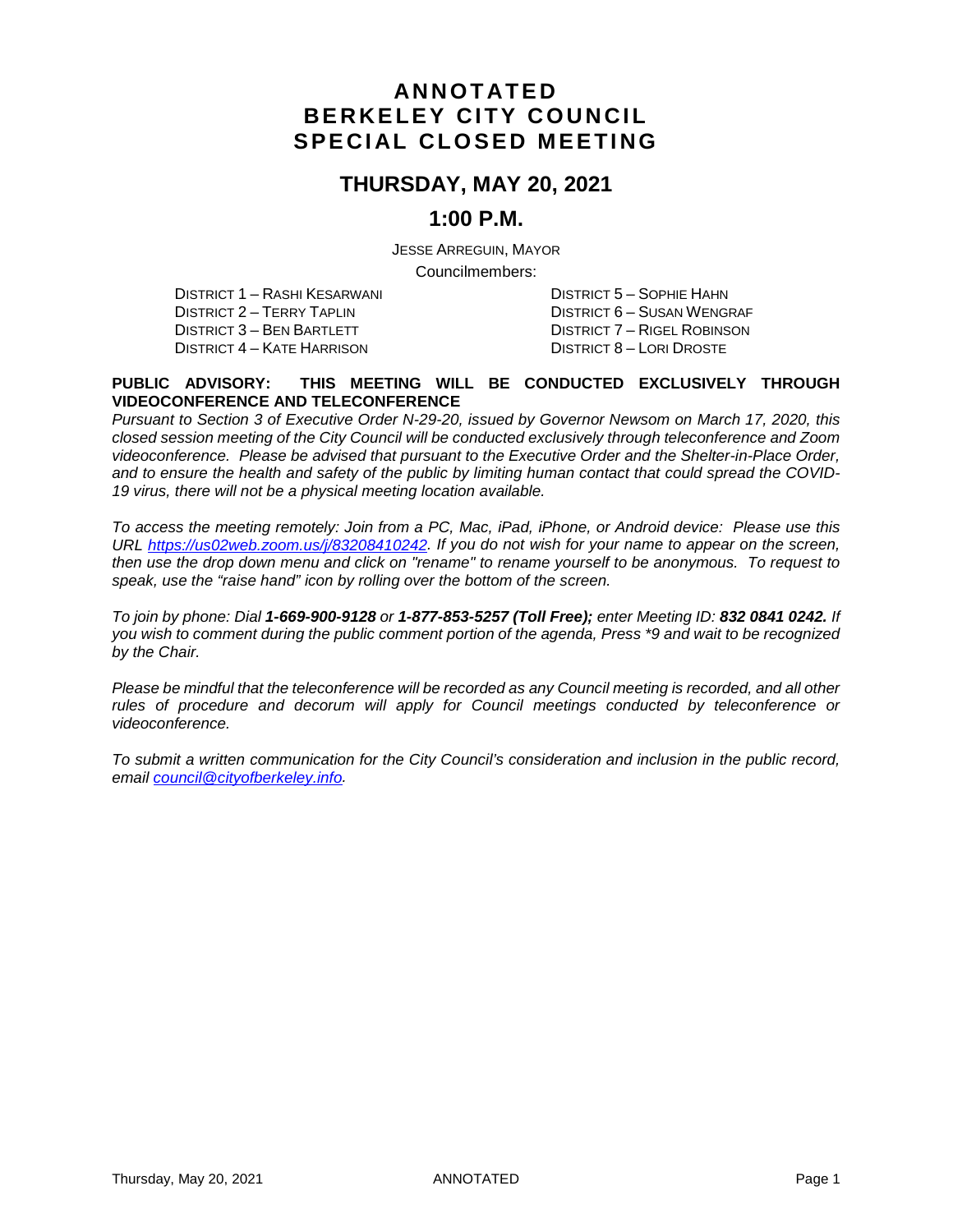# **Preliminary Matters**

**Roll Call: 1:37 p.m.**

**Present: Taplin, Bartlett, Harrison, Wengraf, Arreguin**

### **Absent: Kesarwani, Hahn, Robinson, Droste**

Councilmember Hahn present at 1:56 p.m.

Councilmember Robinson present at 1:56 p.m.

Councilmember Droste present at 2:19 p.m.

### **Public Comment - Limited to items on this agenda only –** 5 speakers

## **CLOSED SESSION:**

The City Council will convene in closed session to meet concerning the following:

### **1. CONFERENCE WITH LEGAL COUNSEL – PENDING LITIGATION PURSUANT TO GOVERNMENT CODE SECTIONS 54956.9(a) and 54956.9(d)(1)**

a. *Ruegg & Ellsworth v. City of Berkeley (Alameda Superior Court Case No. RG 18930003)* 

**Action:** M/S/C (Arreguin/Hahn) to direct the City Attorney to file a petition for review with the California Supreme Court with respect to the case of Ruegg & Ellsworth v. City of Berkeley, Alameda County Superior Court Case No. RG18930003; First District Court of Appeal Case No. A159218.

**Vote:** All Ayes.

#### **2. CONFERENCE WITH REAL PROPERTY NEGOTIATORS PURSUANT TO GOVERNMENT CODE SECTION 54956.8**

| Property address:          | 199 Seawall Drive, Berkeley, CA 94710                       |
|----------------------------|-------------------------------------------------------------|
| <b>Agency Negotiators:</b> | Dee Williams-Ridley, City Manager; Paul Buddenhagen, Deputy |
|                            | City Manager; Scott Ferris, Director, Parks Recreation and  |
|                            | Waterfront; Christina Erickson, Deputy Director, Parks,     |
|                            | Recreation, and Waterfront                                  |
| Negotiating parties:       | City of Berkeley and Innovation Properties Group (IPG)      |
| Property owner:            | City of Berkeley                                            |
| Under negotiation:         | Price and terms                                             |
|                            |                                                             |

**Action:** Item continued to June 3, 2021.

### **3. CONFERENCE WITH LABOR NEGOTIATORS; GOVERNMENT CODE SECTION 54957.6**

Negotiators: Dee Williams-Ridley, City Manager, Paul Buddenhagen, Deputy City Manager, David White, Deputy City Manager, LaTanya Bellow, Human Resources Director, Dania Torres-Wong, Chief Labor Negotiator, Burke Dunphy, Labor Negotiator, Jen Louis, Interim Chief of Police, Abe Roman, Interim Fire Chief.

Employee Organizations: International Brotherhood of Electrical Workers (IBEW), Local 1245, SEIU 1021 Community Services and Part-time Recreation Activity Leaders, Berkeley Fire Fighters Association Local 1227, Berkeley Police Association, Service Employees International Union, Local 1021 Maintenance and Clerical Chapters, Berkeley Fire Fighters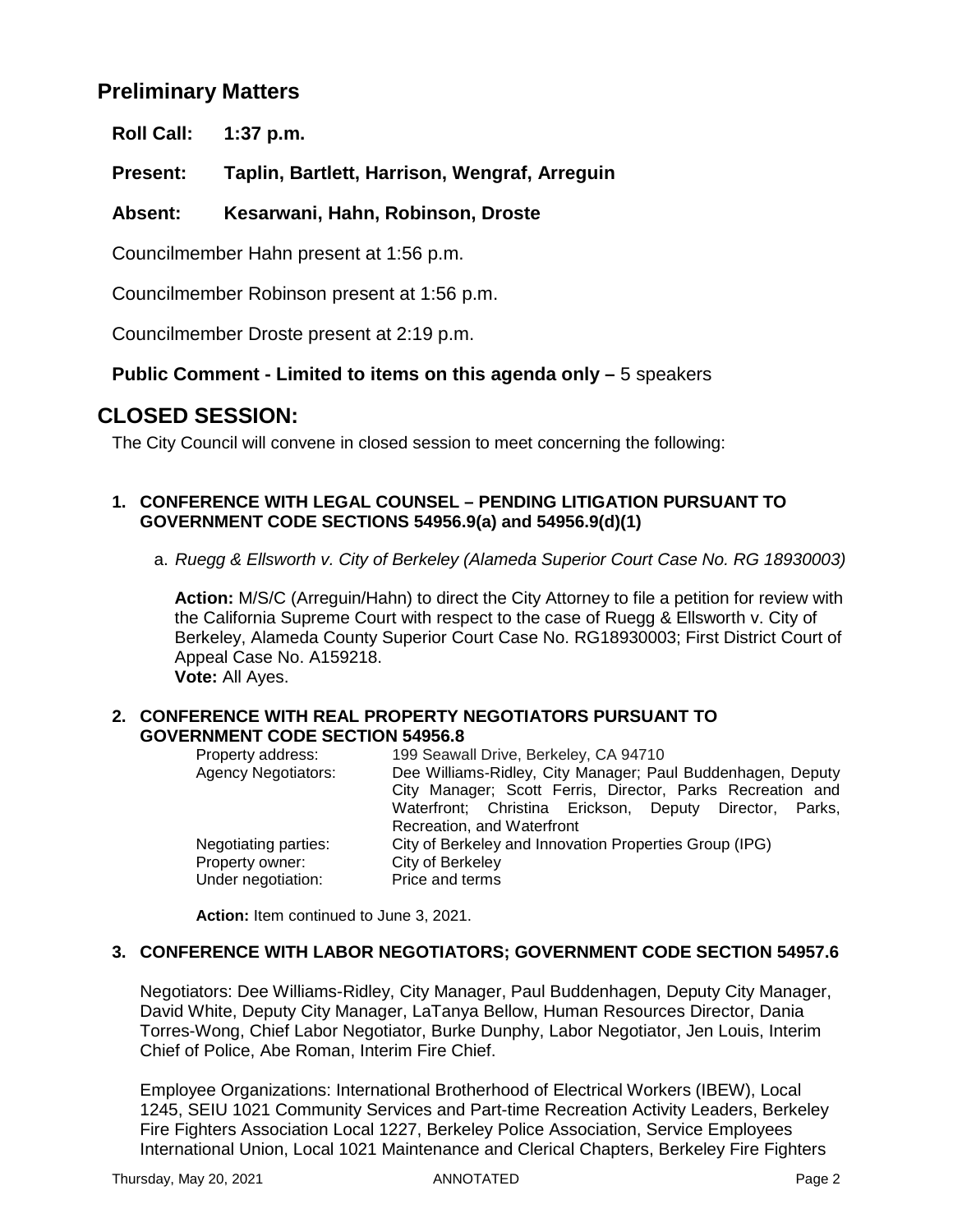Association, Local 1227 I.A.F.F./Berkeley Chief Fire Officers Association, Public Employees Union Local 1.

**Action:** No reportable action taken.

# **OPEN SESSION:**

Public Reports of actions taken pursuant to Government Code section 54957.1.

The City Council met in closed session with respect to the case of Ruegg & Ellsworth v. City of Berkeley, Alameda County Superior Court Case No. RG18930003; First District Court of Appeal Case No. A159218 and directed the City Attorney to file a petition for review with the California Supreme Court.

# **Adjournment**

**Action:** M/S/C (Arreguin/Harrison) to adjourn the meeting. **Vote:** Ayes – Kesarwani, Taplin, Bartlett, Harrison, Hahn, Wengraf, Arreguin; Noes – None; Abstain – None; Absent – Wengraf, Robinson, Droste.

Adjourned at 3:58 p.m.

I hereby certify that the foregoing is a true and correct record of the closed session meeting held on May 20, 2021.

\_\_\_\_\_\_\_\_\_\_\_\_\_\_\_\_\_\_\_\_\_\_\_ Mark Numainville City Clerk

# **Communications**

• None

# **Supplemental Communications and Reports 1**

• None

# **Supplemental Communications and Reports 2**

• None

### **Supplemental Communications and Reports 3**

### **Item #1: Conference With Legal Counsel – Pending Litigation Pursuant to Government Code Sections 54956.9(a) and 54956.9(d)(1)**

- 1. Steve Bhaerman
- 2. Paula Buel
- 3. LeeAnn Dowd
- 4. Doran McGee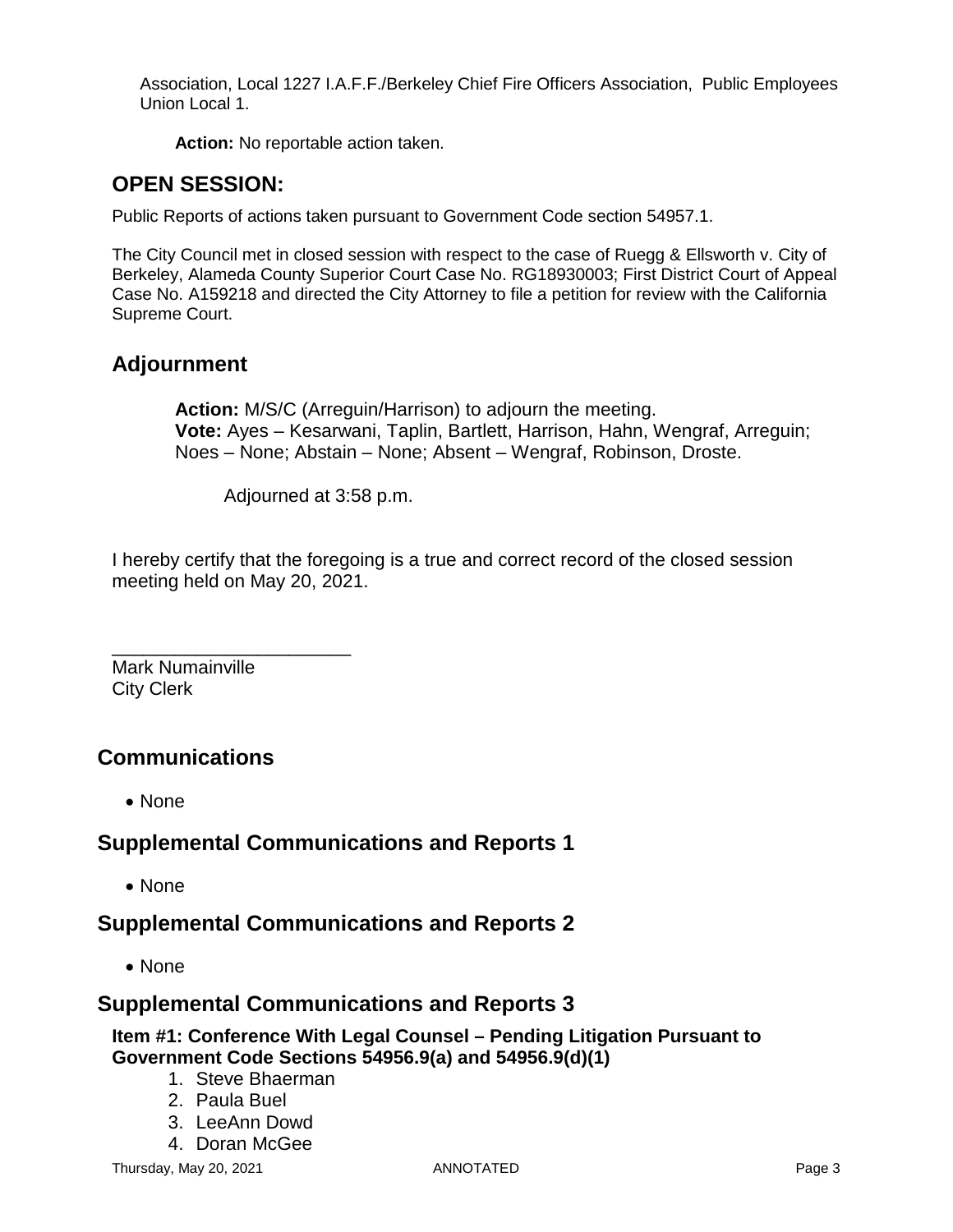- 5. Lenore Goldman
- 6. Lynn Gottlieb
- 7. Katrina Wehrheim
- 8. Hagar Scher
- 9. Amy Pereira
- 10.Chris Walker
- 11.Laura Atkins
- 12.Barbara Atwell
- 13.Thomas Rothschild
- 14.Tracey Iglehart
- 15.Caroline Sandifer
- 16.Iris Starr
- 17.Sirpa Tuomainen
- 18.Sarah Bradley, on behalf of the Berkeley Farmhouse
- 19.Ingrid Hogle
- 20.JD Northrup
- 21.Miko Lee
- 22.Yael Platt
- 23.Adam Bradley
- 24.Lila Blanchard
- 25.Silvia Ahn
- 26.Lindsay Stratton
- 27.Laura Magnani
- 28.Barbara Barbour
- 29.Lauren Schiller
- 30.Rhea Borromeo
- 31.Fredrica Drotos
- 32.Elina Juvonen
- 33.Mark Jacobs and Daniel Barash
- 34.Terri Saul
- 35.Catherine de la Pena
- 36.Patrick
- 37.Lena Wolff
- 38.Charlene Abina
- 39.Austin Terry
- 40.Daniela Sea
- 41.Kent Lightfoot, on behalf of the Anthropology Department at Cal
- 42.Ryan Grant
- 43.Kelsey Reid
- 44.Summer Brenner
- 45.Michelle
- 46.Susan Nesbitt
- 47.Josh Costello
- 48.Elizabeth Dodge
- 49.Mary Lee Smith
- 50.Teacher Yari
- 51.Claire Patterson
- 52.Leah Redwood
- 53.Reba Connell
- 54.Jamie Randolph
- 55.Maria Dhuey